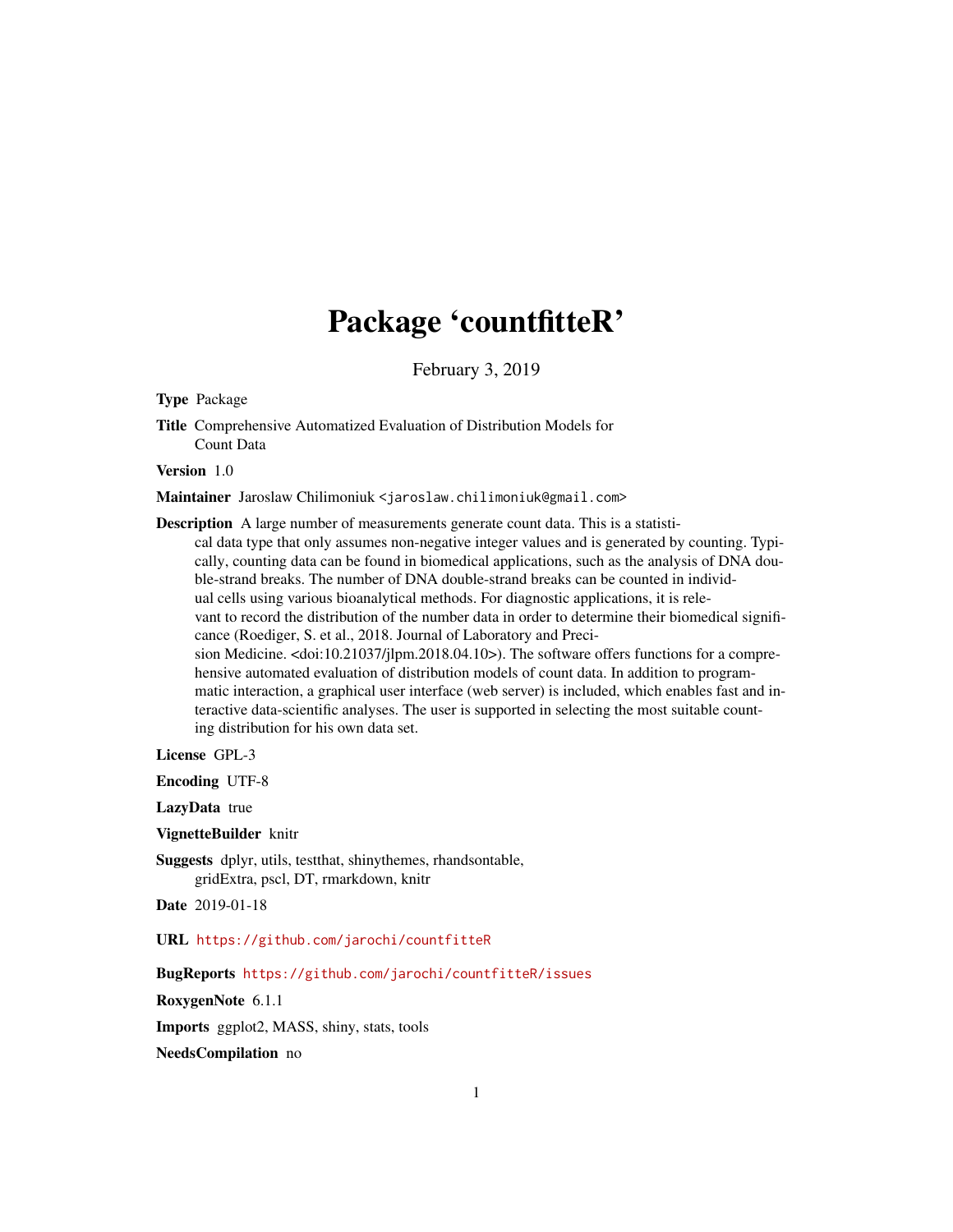<span id="page-1-0"></span>Author Jaroslaw Chilimoniuk [cre, ctb] (<https://orcid.org/0000-0001-5467-018X>), Michal Burdukiewicz [aut] (<https://orcid.org/0000-0001-8926-582X>), Stefan Roediger [ctb] (<https://orcid.org/0000-0002-1441-6512>)

Repository CRAN

Date/Publication 2019-02-03 15:33:19 UTC

### R topics documented:

| Index |                                                                                                           | 10 |
|-------|-----------------------------------------------------------------------------------------------------------|----|
|       |                                                                                                           |    |
|       |                                                                                                           |    |
|       |                                                                                                           |    |
|       |                                                                                                           |    |
|       |                                                                                                           |    |
|       | $plot\_fitcmp \ldots \ldots \ldots \ldots \ldots \ldots \ldots \ldots \ldots \ldots \ldots \ldots \ldots$ |    |
|       |                                                                                                           |    |
|       |                                                                                                           |    |
|       |                                                                                                           |    |
|       |                                                                                                           |    |
|       |                                                                                                           |    |
|       | $case\_study\_all$ 3                                                                                      |    |
|       |                                                                                                           |    |
|       |                                                                                                           |    |

countfitteR-package *countfitteR - a framework for fitting count distributions in R*

#### Description

The countfitteR package is a toolbox for the analysis of count data.

#### Acknowledgements

countfitteR is a wrapper around existing count models in R. To standardize error messages and ease up the integration, we slightly modified the [zeroinfl](#page-0-0) function by Achim Zeileis.

#### Author(s)

Jaroslaw Chilimoniuk, Stefan Roediger, Michal Burdukiewcz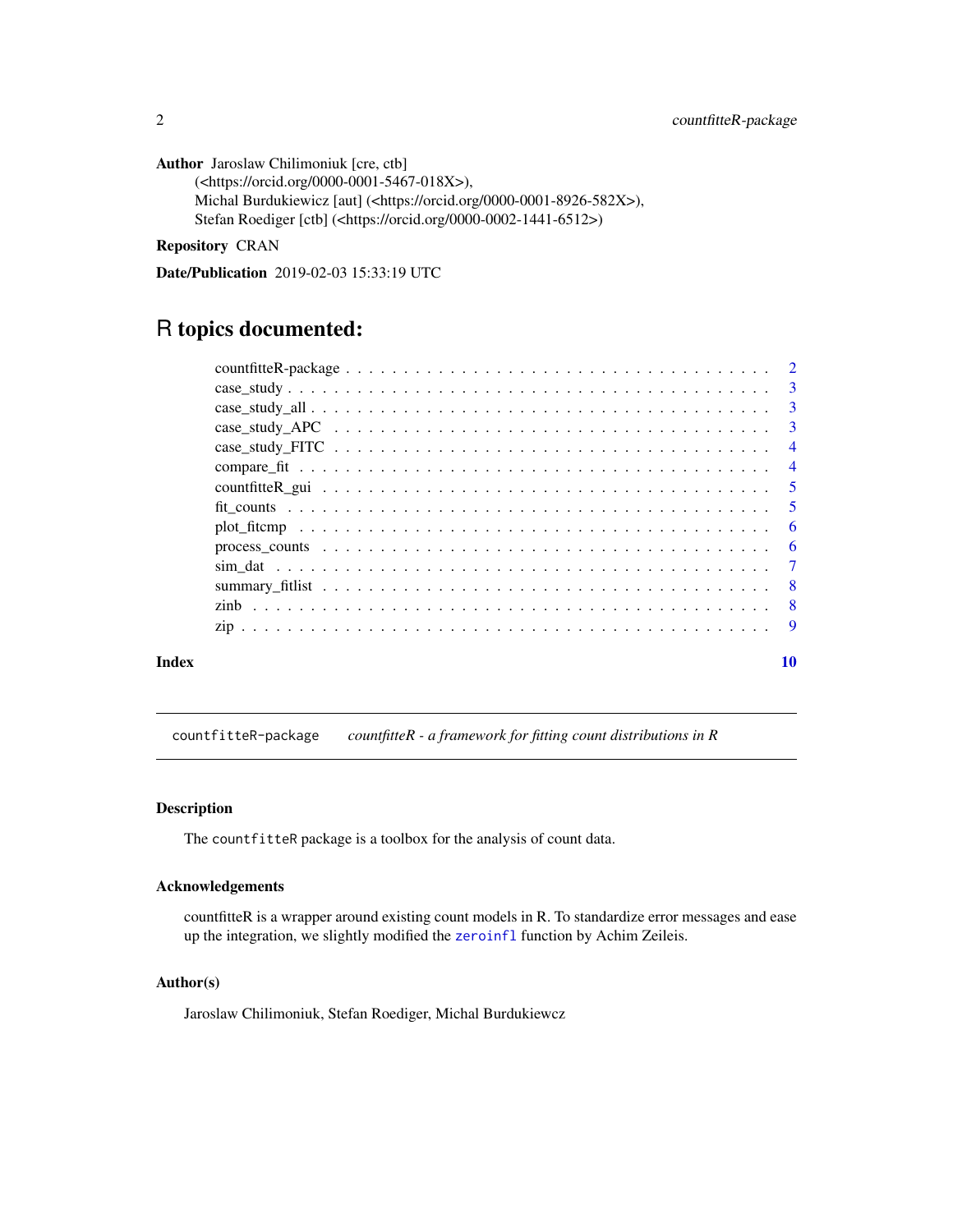<span id="page-2-0"></span>

#### Description

shorter version of the case\_study\_FITC. Used as an example in shiny app, when the user will not load his own count data.

#### Usage

case\_study

case\_study\_all *Case study with two fluorescent dyes*

#### Description

example data extracted from Aklides system and merged into one file. Counts in this file will not fit properly, due to the fact that we integrated into the file counts with two different fluorescent dyes used.

#### Usage

case\_study\_all

case\_study\_APC *Case study for APC dye*

#### Description

example data extracted from Aklides system. Counts with only APC fluorescent dye were merged.

#### Usage

case\_study\_APC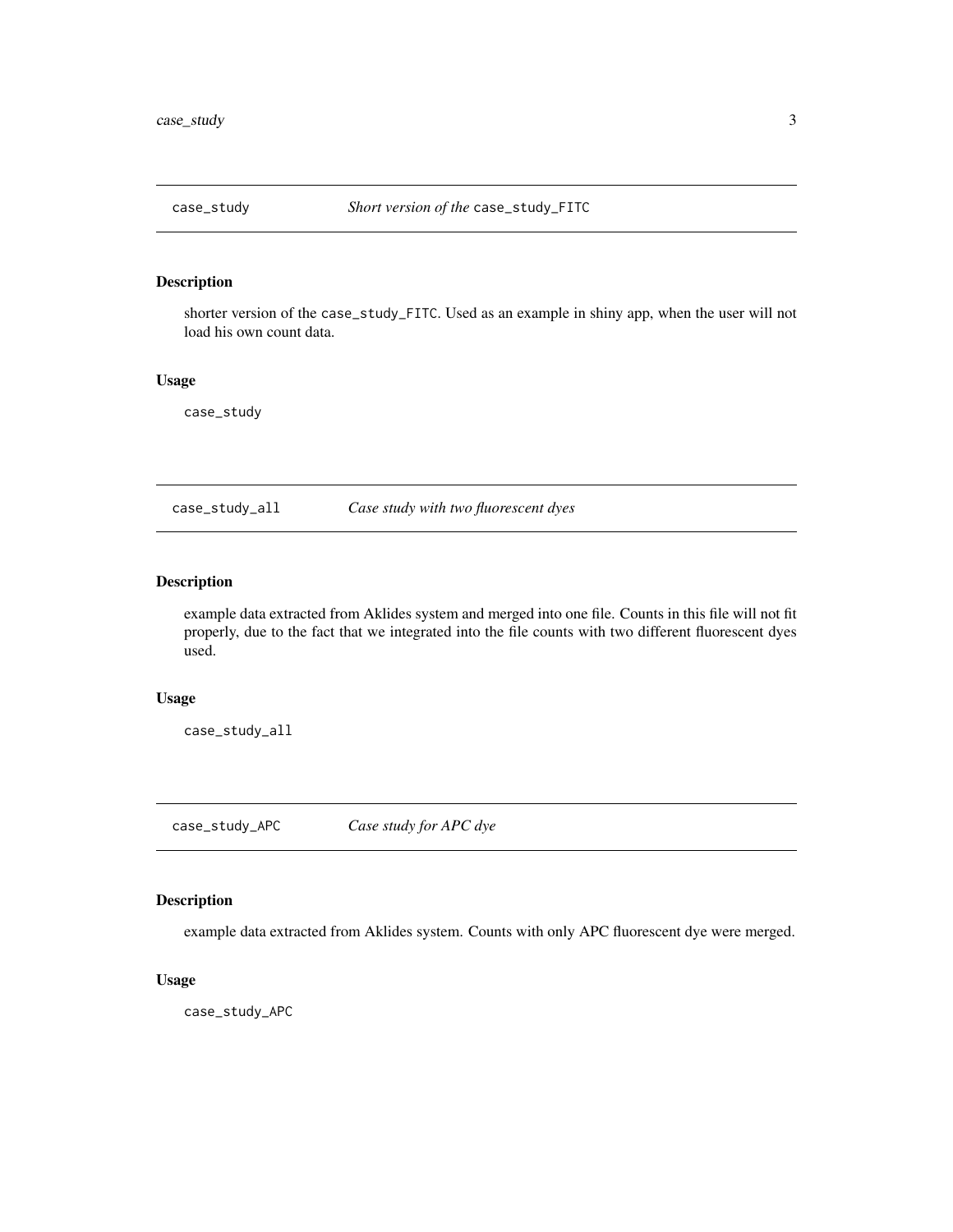#### <span id="page-3-0"></span>Description

example data extracted from Aklides system. Counts with only FITC fluorescent dye were merged.

#### Usage

case\_study\_FITC

compare\_fit *Compare distributions*

#### Description

Compare empirical distribution of counts with the distribution defined by the model fitted to counts.

#### Usage

```
compare_fit(count_list, fitlist = fit_counts(count_list, model = "all"))
```
#### Arguments

| count list | A list of counts. Each count should be in separate column, rows should repre-<br>sent values of these counts.  |
|------------|----------------------------------------------------------------------------------------------------------------|
| fitlist    | Uses fit count function to calculate value for each unique observation using<br>different distribution models. |

#### Value

A data.frame with distribution values for each unique count. Count is the name of the original count, model is the name of distribution model, x is unique count value, n is the frequency of unique counts, value is result of calculations made by chosen distribution model.

#### Examples

```
df \le data.frame(poisson = rpois(25, 0.3), binomial = rbinom(25, 1, 0.8))
compare_fit(df, fitlist = fit_counts(df, model = "all"))
```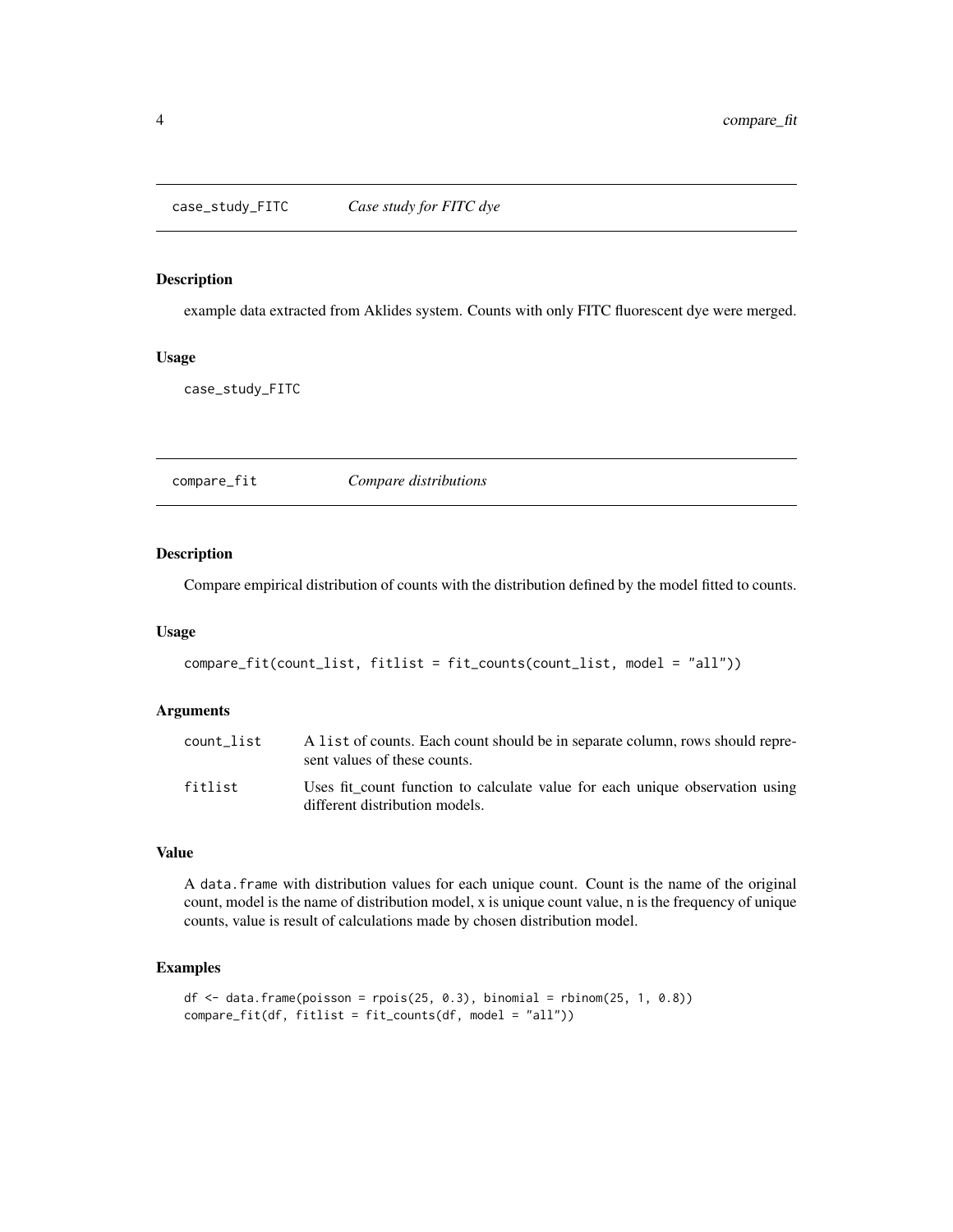<span id="page-4-0"></span>countfitteR\_gui *countfitteR Graphical User Interface*

#### Description

Launches graphical user interface that analyses given count data and chooses the best performing distribution model.

#### Usage

```
countfitteR_gui()
```
#### Warning

Any ad-blocking software may cause malfunctions.

#### Author(s)

Jaroslaw Chilimoniuk, Stefan Roediger, Michal Burdukiewcz

fit\_counts *Function that fits counts to distribution models.*

#### Description

Function that fits counts to distribution models.

#### Usage

fit\_counts(counts\_list, separate = TRUE, model, level = 0.95, ...)

#### Arguments

| counts_list | A list of count data. Each count should be in separate column, rows should<br>represent values of that counts.                                                              |
|-------------|-----------------------------------------------------------------------------------------------------------------------------------------------------------------------------|
| separate    | logical. If TRUE, each count is separately fitted to the model. If FALSE, all<br>counts are fitted to the same models having the count name as the independent<br>variable. |
| model       | single character: "pois", "nb", "zinb", "zip", "all". If "all", all possible<br>model are fitted.                                                                           |
| level       | Confidence level, default is 0.95.                                                                                                                                          |
| $\cdot$     | Dots parameters are ignored.                                                                                                                                                |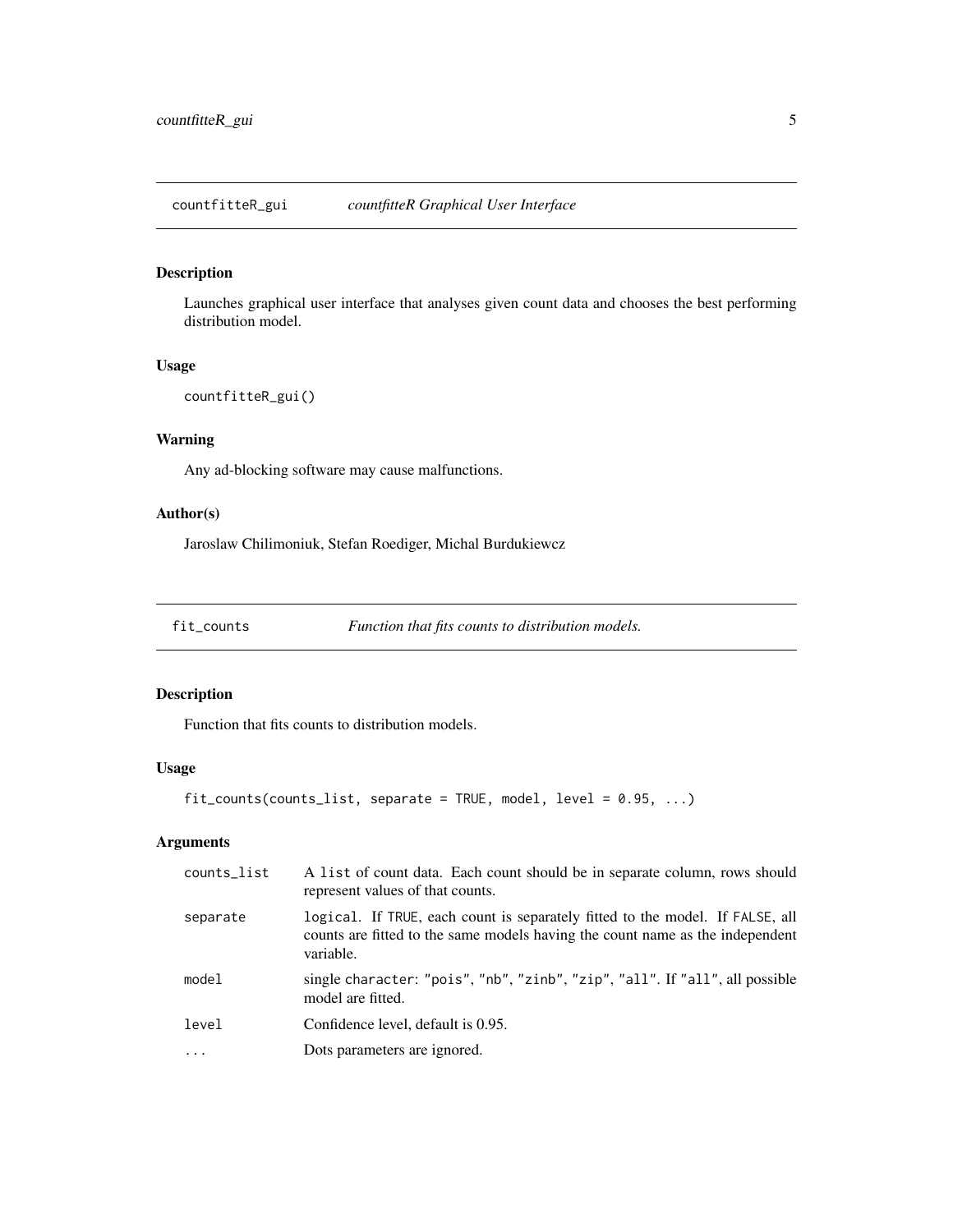#### <span id="page-5-0"></span>Value

The list of fitted models. Names are names of original counts, an underline and a name of model used. confint is a matrix with the number of rows equal to the number of parameters. Rownames are names of parameters. The columns contain respectively lower and upper confidence intervals.

#### Examples

```
df \le data.frame(poisson = rpois(25, 0.3), binomial = rbinom(25, 1, 0.8))
fit_counts(df, model = "pois")
```
plot\_fitcmp *plot\_fitcmp*

#### Description

Compare empirical distribution of counts with the distribution defined by the model fitted to counts. The bar charts represent theoretical counts depending on the chosen distribution. Red dots describe the real number of counts.

#### Usage

plot\_fitcmp(fitcmp)

#### **Arguments**

fitcmp You need to input data frame that is created by compare\_fit function.

#### Examples

```
df \le data.frame(poisson = rpois(25, 0.3), binomial = rbinom(25, 1, 0.8))
fitcmp <- compare_fit(df, fitlist = fit_counts(df, model = "all"))
plot_fitcmp(fitcmp)
```
process\_counts *Process counts*

#### Description

Converts data in a table-like formats into lists of counts.

#### Usage

process\_counts(x)

#### Arguments

x data.frame or matrix.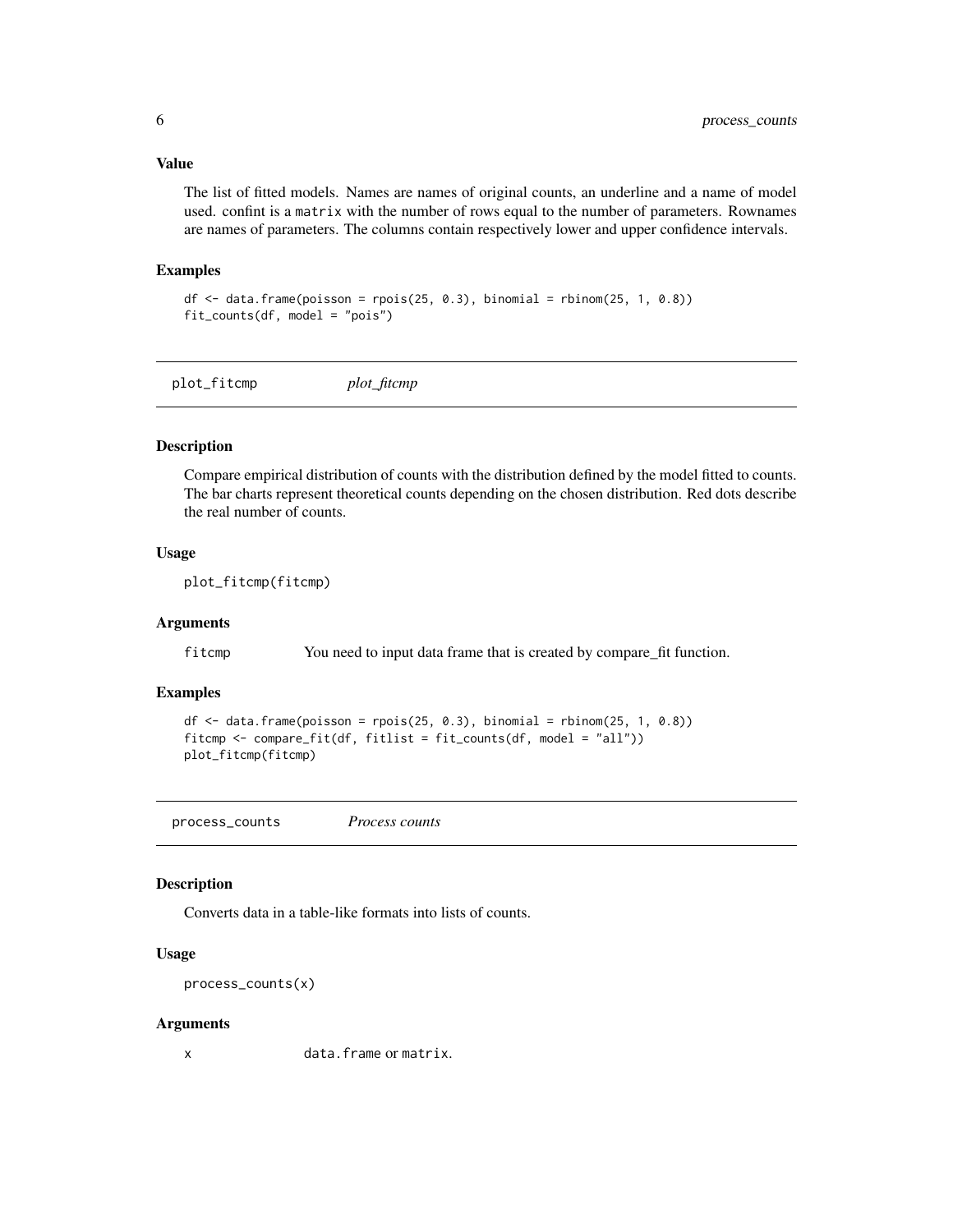<span id="page-6-0"></span>sim\_dat 7

#### Details

case\_study does not consider NAs and NaNs effectively ommiting them (as the [is.na](#page-0-0) function).

#### Value

A list of counts.

#### Examples

```
data(case_study)
process_counts(case_study)
```
sim\_dat *Data created from simulation of NB Poiss*

#### Description

Data created from simulation of NB Poiss

#### Usage

sim\_dat

#### Examples

```
# code used to generate the data
# be warned: the simulations will take some time
## Not run:
library(dplyr)
set.seed(15390)
sim_dat <- do.call(rbind, lapply(10^(-3L:2), function(single_theta)
  do.call(rbind, lapply(1L:10/2, function(single_lambda)
    do.call(rbind, lapply(1L:100, function(single_rep) {
    foci <- lapply(1L:10, function(dummy) rnbinom(600, size = single_theta, mu = single_lambda))
      names(foci) <- paste0("C", 1L:10)
      fit_counts(foci, separate = TRUE, model = "all") %>%
        summary_fitlist %>%
       mutate(between = single_lambda < upper & single_lambda > lower) %>%
        group_by(model) %>%
        summarize(prop = mean(between)) %>%
        mutate(replicate = single_rep, lambda = single_lambda, theta = single_theta)
    }))
 ))
))
## End(Not run)
```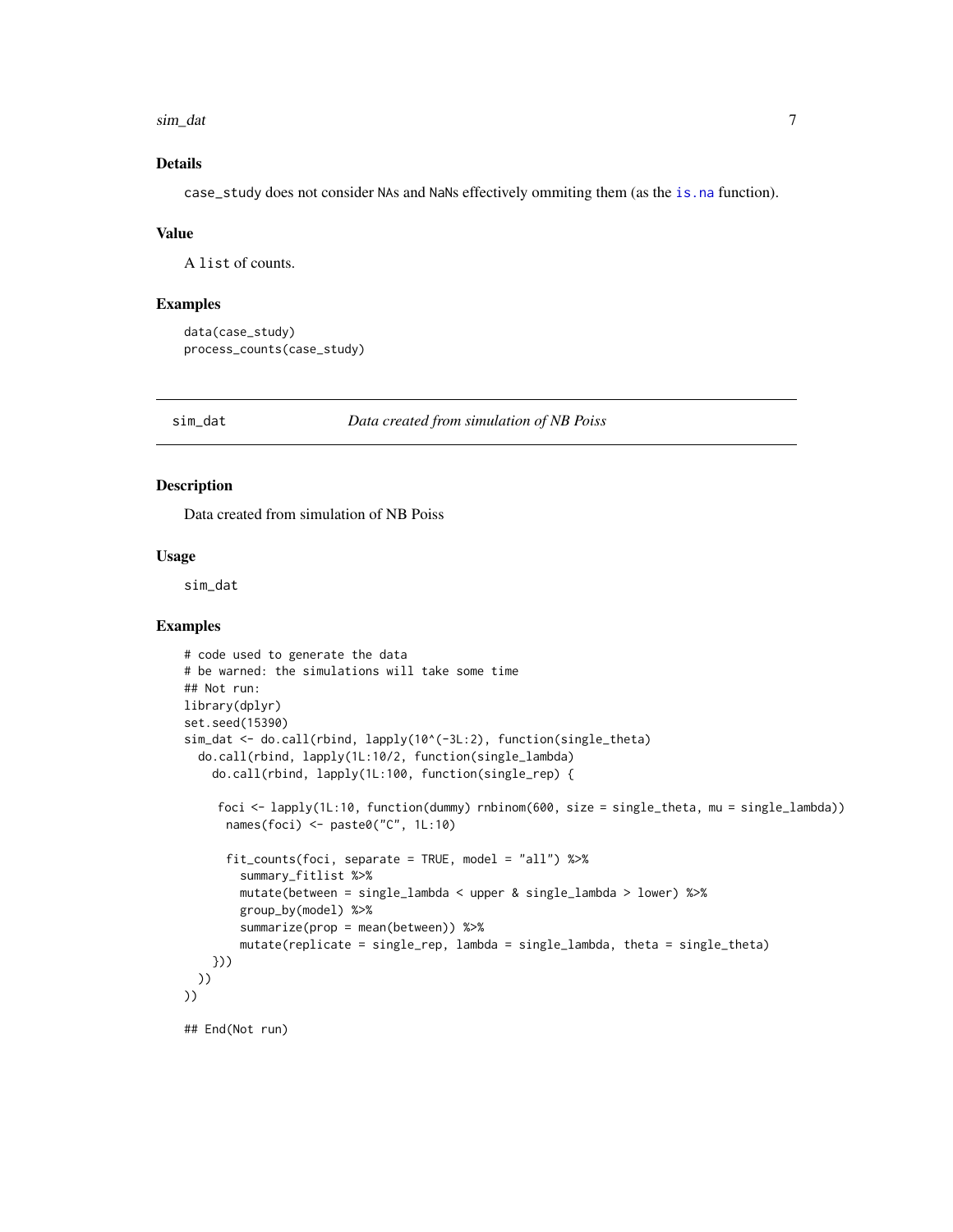<span id="page-7-0"></span>summary\_fitlist *Summary of estimates*

#### Description

Counts are fitted to model(s) using the count name as the explanatory variable. Estimates are presented in the table below along with the BIC values of their models. Estimated coefficients of models (lambda for all distributions, theta for NB and ZINB, r for ZIP and ZINB).

#### Usage

```
summary_fitlist(fitlist)
```
#### Arguments

fitlist List is created by fitlist = fit\_counts(count\_list, model = "all"). For each count it creates distribution model

#### Value

Data frame with summarised results of all distribution models.

- Countthe name of the original count.
- lambda $\lambda$  Poisson mean, lower and upper confidence intervals.
- BICBayesian information criterion
- theta $\theta$  dispersion parameter
- rprobability of excess zeros.

#### Examples

```
df \le data.frame(poisson = rpois(25, 0.3), binomial = rbinom(25, 1, 0.8))
fc \leftarrow fit\_counts(df, model = "all")summary_fitlist(fc)
```
zinb *Zero-inflated negative binomial distrbution*

#### Description

Density and random generation for the zero-inflated negative binomial distribution.

#### Usage

```
rZINB(n, size, mu, r)
dZINB(x, size, mu, r)
```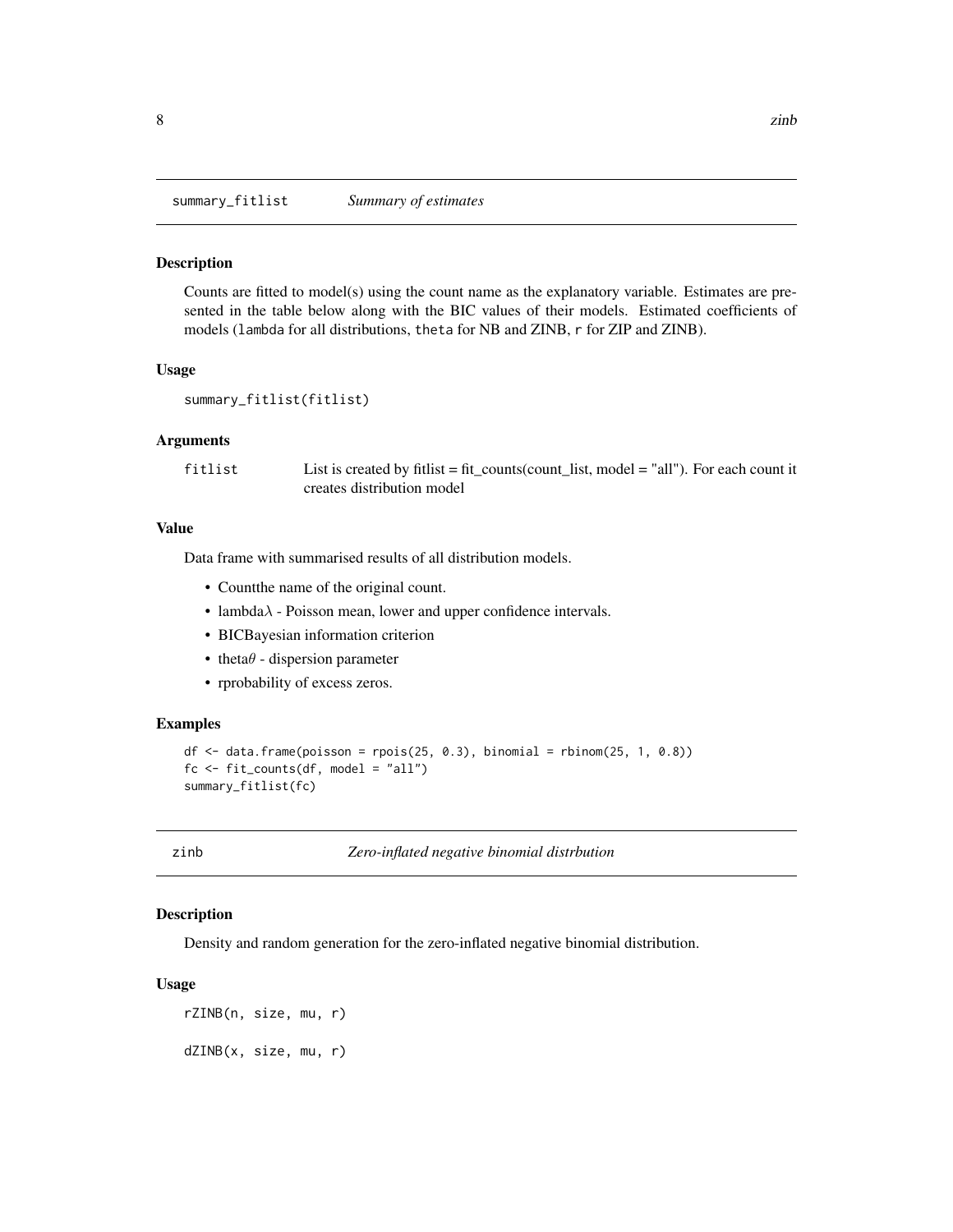#### <span id="page-8-0"></span>Arguments

| n    | number of random values to return.                                                                                                                                             |
|------|--------------------------------------------------------------------------------------------------------------------------------------------------------------------------------|
| size | target for number of successful trials, or dispersion parameter (the shape param-<br>eter of the gamma mixing distribution). Must be strictly positive, need not be<br>integer |
| mu   | mean.                                                                                                                                                                          |
| r    | probability of excess zeros.                                                                                                                                                   |
| X    | vector of (non-negative integer) quantiles.                                                                                                                                    |

#### See Also

Negative binomial distribution: [NegBinomial](#page-0-0).

#### Examples

rZINB(15, 1.9, 0.9, 0.8)

| ۰, |
|----|

#### **Zero-inflated Poisson distrbution**

#### Description

Density and random generation for the zero inflated Poisson distribution.

#### Usage

dZIP(x, lambda, r)

rZIP(n, lambda, r)

#### Arguments

| x      | vector of (non-negative integer) quantiles. |
|--------|---------------------------------------------|
| lambda | vector of (non-negative) means.             |
|        | probability of excess zeros.                |
|        | number of random values to return.          |

#### See Also

Poisson distribution: [Poisson](#page-0-0).

#### Examples

rZIP(15, 1.9, 0.9)